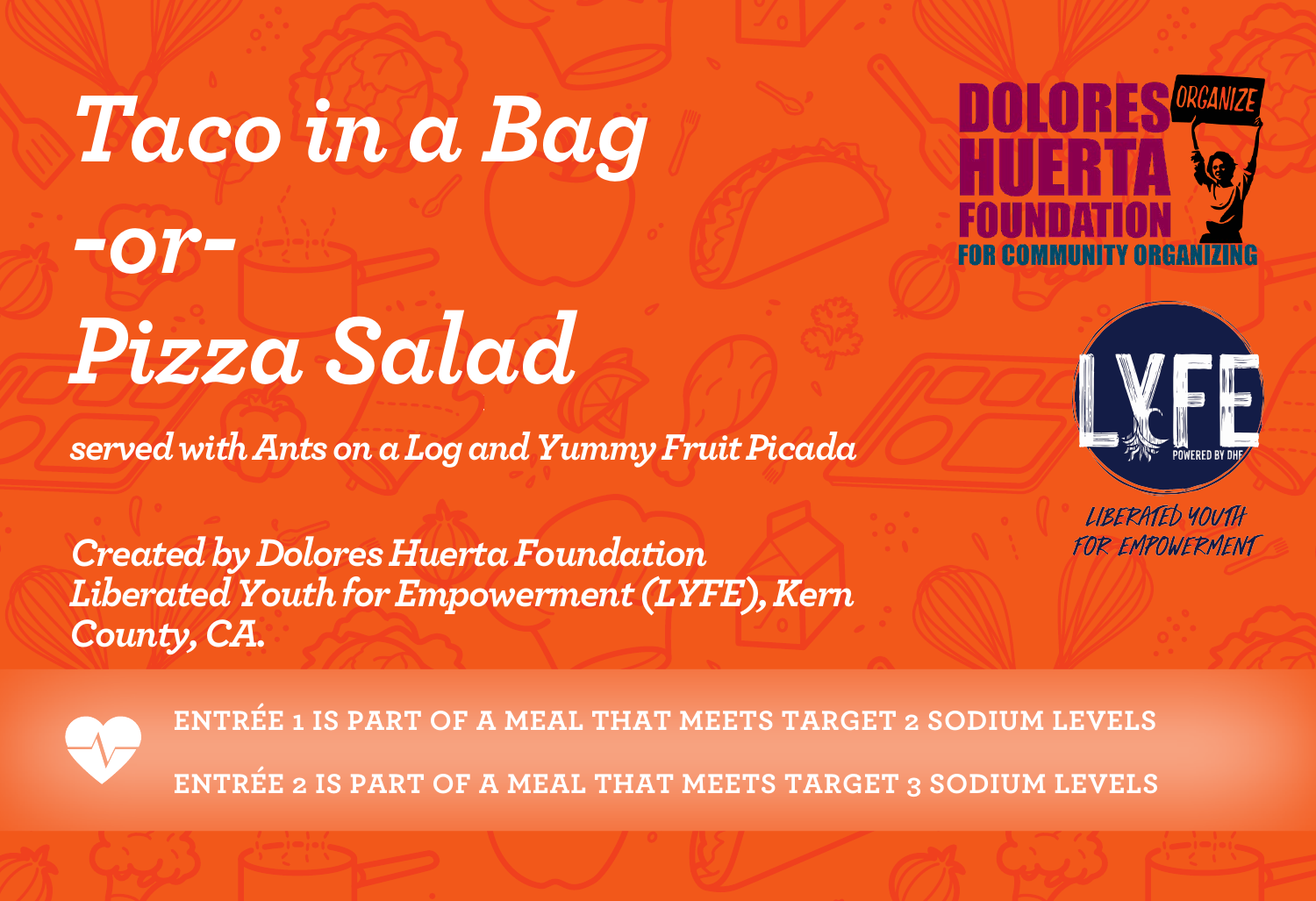# *Entrée 1: Taco in a Bag*

*Prep Time: 5 min Total Time: 20 min Serves: 4*

### *Ingredients*

4.4 ounces precooked ground beef crumbles

1 tablespoon plus 1 teaspoon taco seasoning

1 ½ teaspoons oil

¼ cup chopped yellow onion

¼ cup diced fresh tomatoes

4 1.5-ounce bags of whole grain tortilla chips

½ cup shredded romaine lettuce

8 ounces shredded cheddar cheese

2 tablespoons sour cream

- *1.* Heat pan and add ground beef; stir occasionally until warmed through.
- **2.** Add taco seasoning and stir to coat.
- *3.* In a separate pan, heat oil. Add the onions and tomatoes; saute.
- *4.* Open bags of tortilla chips. Divide beef mixture and onion and tomato mixture evenly between them.
- *5.* Top each with lettuce, cheddar cheese and a ½ tablespoon of sour cream.
- *6.* Serve and enjoy!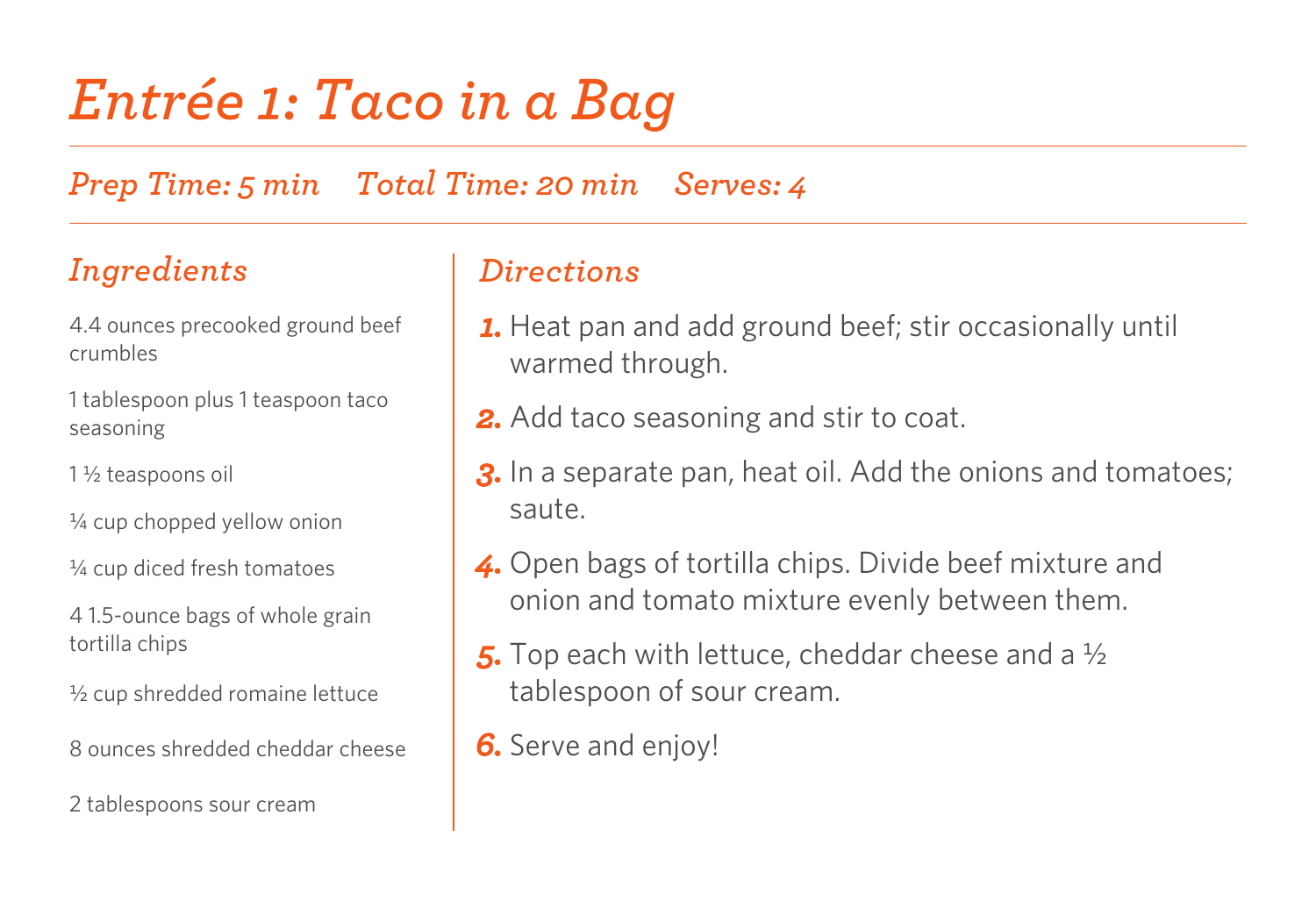# *Entrée 2: Pizza Salad*

*Prep Time: 10 min Total Time: 30 min Serves: 4*

### *Ingredients*

- 4 cups whole grain penne
- 1 ½ cups diced fresh tomatoes
- 12 ounces shredded cheddar cheese
- 32 slices turkey pepperoni
- 3 tablespoons oil
- Dash of garlic powder (optional)
- Dash of dried oregano (optional)
- Dash of crushed red pepper flakes (optional)

- *1.* Bring a large pot of water to boil. Add pasta and cook until al dente. Drain and set aside.
- *2.* Heat 1 tablespoon of oil in a pan; saute tomatoes until edges are crisp.
- **3.** In a large bowl, combine pasta, tomatoes and pepperoni.
- *4.* Add shredded cheese; stir gently until cheese is melted.
- *5.* Drizzle remaining oil over salad and stir to coat. Add garlic powder, dried oregano and crushed red pepper as desired.
- *6.* Serve and enjoy!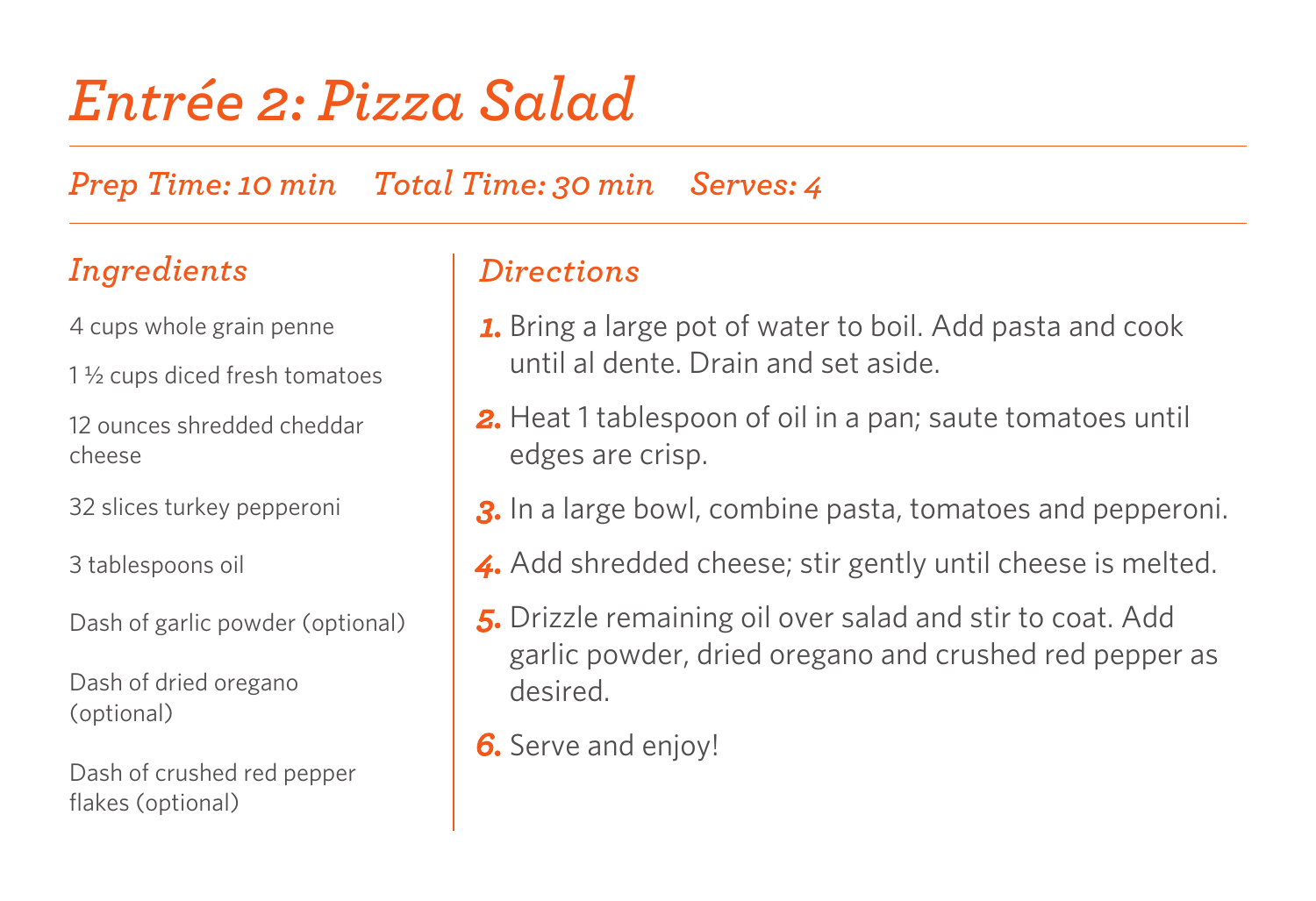# *Ants on a Log*

*Prep Time: 5 min Total Time: 10 min Serves: 4*

### *Ingredients*

2 large celery stalks

1 tablespoon SunButter

1 tablespoon orange flavored dried cranberries

1 tablespoon strawberry flavored dried cranberries

- *1.* Wash celery stalks and trim ends. Cut into 4-inch sticks.
- **2.** Divide the Sunbutter between the sticks, spreading along the inner part.
- **3.** Place the cranberries in a row along each celery stick.
- *4.* Serve and enjoy!